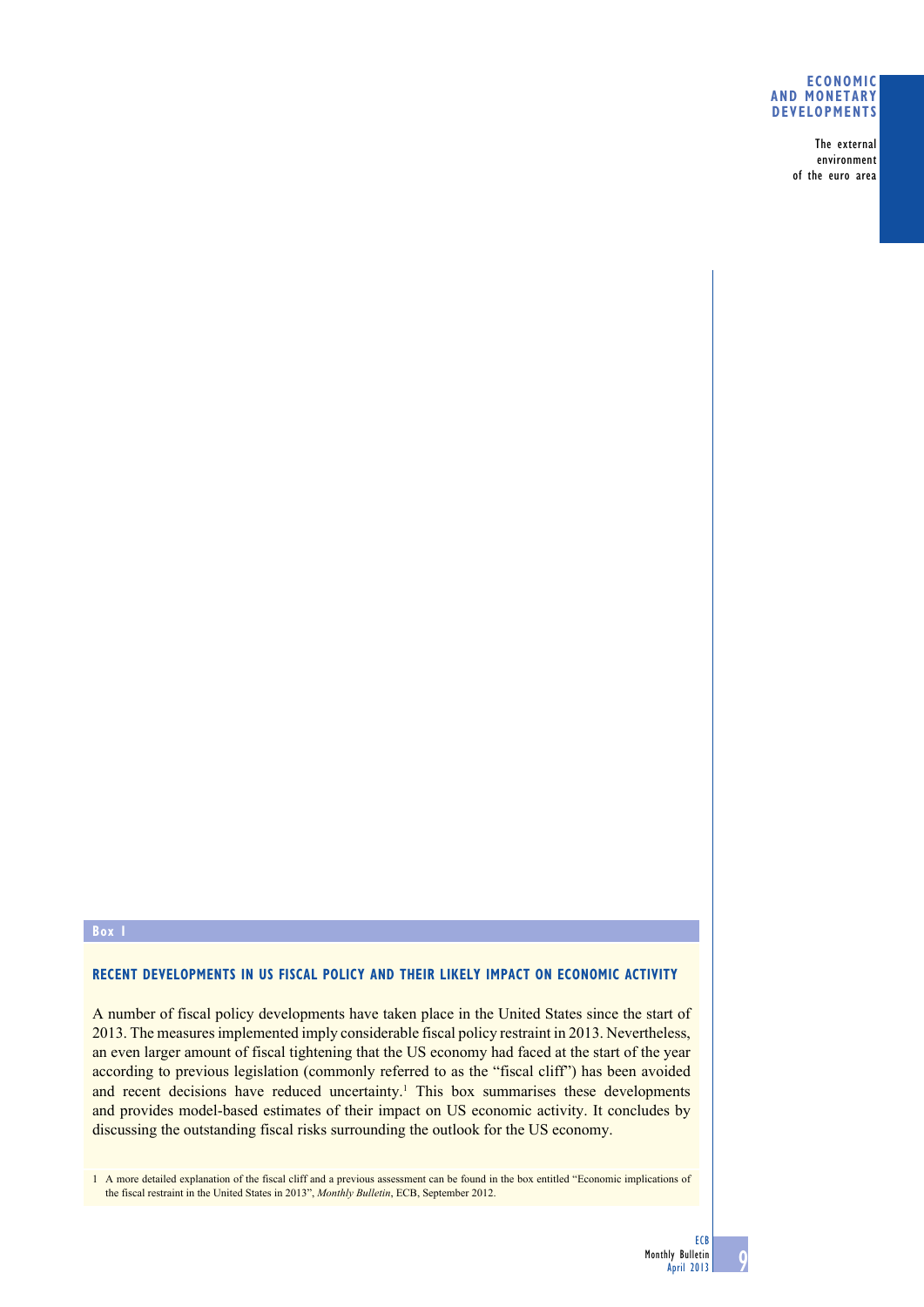## **The American Taxpayer Relief Act of 2012 and the "sequester"**

On 2 January 2013 the American Taxpayer Relief Act (ATRA) of 2012 – a fiscal agreement that avoided some of the fiscal tightening that had previously been legislated to occur at the start of 2013 – was signed into law. Its main elements are the following: (i) a permanent extension of the Bush-era income tax cuts for low and middle-income households, and the expiration of those for high-income earners; (ii) a permanent indexation of the Alternative Minimum Tax (AMT) to inflation; (iii) the expiration of the 2 percentage point payroll tax reduction; (iv) the extension for a further year of most corporate tax credits and deductions; (v) a one-year extension of emergency unemployment benefits as well as a one-year delay in the scheduled reduction of payment rates for physicians; and (vi) a postponement of the automatic spending cuts under the Budget Control Act of 2011 (the so-called "sequester") for two months and, at the same time, a reduction in those cuts by USD 24 billion, to be offset by a combination of alternative spending cuts and tax increases.

The Budget Control Act had imposed cuts of USD 1.2 trillion on both defence and non-defence spending over ten years by means of sequestration to take effect on 1 January 2013. While the postponement of the sequester for two months under ATRA was aimed at giving policy-makers more time to avert the across-the-board government spending cuts by working out an alternative deficit-reduction package, failure by the US Congress to reach an agreement eventually led the sequester to take effect on 1 March 2013.

Overall, the combined fiscal restraint measures under ATRA and the sequester amount to around 1.7% of GDP for the calendar year 2013, less than half of what was scheduled to occur under previous legislation; the full fiscal cliff represented roughly 4.0% of GDP (see Table A).

### **ATRA and the sequester Fiscal cliff USD billions % of GDP USD billions % of GDP Tax policies** Expiration of Bush-era tax cuts<sup>1</sup> 59 0.4 295 1.8<br>
Expiration of the payroll tax cut 121 0.7 121 0.7 121 0.7 Expiration of the payroll tax cut Other expiring provisions<sup>2)</sup> One-year extension 87 0.5 Some tax provisions of the Affordable Care Act<sup>3)</sup> 24 0.1 24 0.1 24 0.1 **Expenditure policies** Provisions of the Budget Control Act – sequester covered by ATRA<sup>4)</sup> 16 0.1 87 0.5 Provisions of the Budget Control Act – remaining sequester 64 0.4 0.4<br>
Expiration of the emergency unemployment benefits One-year extension Expiration of the emergency unemployment benefits **Solution** One-year extension 30 0.2 Reduction in Medicare's payment rates for physicians One-year extension 11 0.1 **TOTAL 284 1.7 655 4.0**

### **table A uS fiscal restraint in the calendar year 2013 (AtRA and the sequester versus the fiscal cliff)**

Sources: Congressional Budget Office, Joint Committee on Taxation and ECB calculations.

Notes: The estimate of the fiscal cliff has been revised compared with earlier estimates, according to which the full fiscal cliff amounted to 4.1% of GDP.

1) Includes the expiration of certain income tax provisions originally enacted in 2001, 2003 and 2009 and indexing of the AMT to inflation. Under the fiscal cliff, this applies to all income brackets, while under ATRA it a those earning more than USD 400,000 for individuals and USD 450,000 for couples.

2) Relates largely to the partial expensing of investment property. 3) Includes increased tax rates on earnings and investment income for high-income taxpayers.

4) With ATRA, it was agreed to delay the sequester for two months and to finance this with offsetting measures amounting to USD 24 billion, of which USD 16 billion in 2013.

(USD billions; percentages of GDP)

10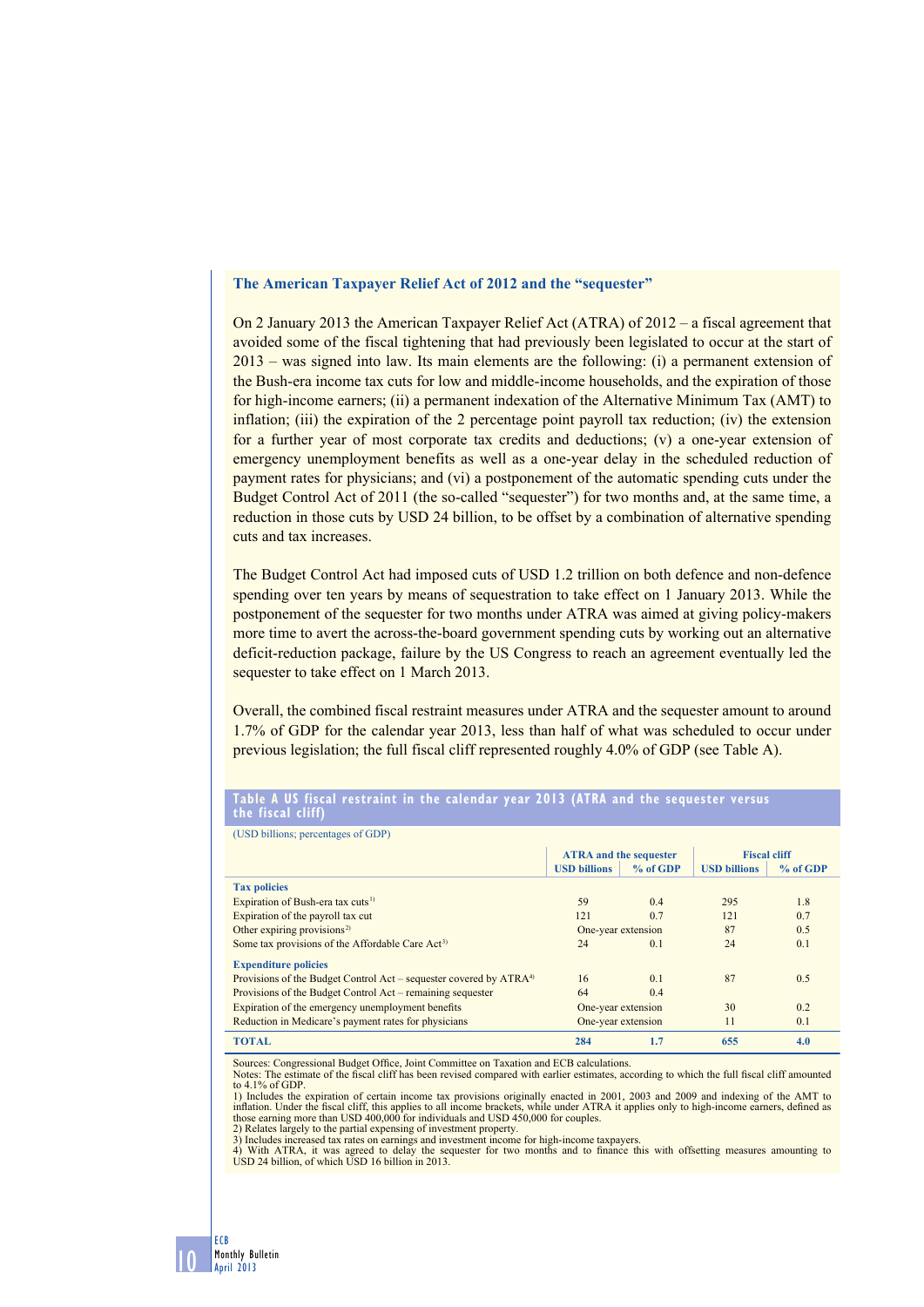### **Economic and monetary developments**

The external environment of the euro area

| Table B Estimated impact of ATRA and the sequester on US GDP growth |        |        |        |
|---------------------------------------------------------------------|--------|--------|--------|
| (percentage point differences from the baseline)                    |        |        |        |
|                                                                     | 2013   | 2014   | 2015   |
| <b>ATRA</b>                                                         | $-0.4$ | $-0.1$ | $-0.1$ |
| Sequester – abrupt implementation                                   | $-0.4$ | $-0.1$ | 0.1    |
| Sequester – gradual implementation                                  | $-0.1$ | $-0.2$ | $-0.2$ |
| <b>Total impact (abrupt)</b>                                        | $-0.8$ | $-0.2$ | 0.0    |
| <b>Total impact (gradual)</b>                                       | $-0.5$ | $-0.3$ | $-0.3$ |

Sources: ECB calculations and CBO.

The gradual implementation scenario assumes that cuts in public spending are phased in gradually over a three-year period Note: The (2013-15).

### **Estimated impact on US economic activity**

The economic impact of the fiscal restraint is assessed here using the National institute Global Economic Model (NiGEM).<sup>2</sup> Since there is considerable uncertainty surrounding the degree of flexibility that public agencies have in implementing the sequester, two scenarios are used, based on different speeds of implementation of the spending cuts. The first scenario assumes the spending cuts to take place immediately, while the second assumes they will be phased in gradually over three years. According to the US Congressional Budget Office (CBO), the sequester would lead to a reduction in "budget authority" of USD 85 billion in the fiscal year 20133 , rising to USD 109 billion in subsequent years. The level of actual spending would, however, be reduced by less in the initial years (USD 42 billion in the fiscal year 2013 and USD 89 billion in the fiscal year 2014) given that it takes time for cuts in budget authority to result in a reduction in outlays.

The estimated impact of the fiscal restraint is reported in Table B. In 2013 the fiscal restraint of 1.7% of GDP is estimated to lower US GDP growth by 0.8 percentage point under the abrupt scenario for the sequester, with a further impact of -0.2 percentage point in 2014. Under the gradual implementation scenario, the impact is more muted in the first year (-0.5 percentage point), but more persistent over time (-0.3 percentage point in both 2014 and 2015). Focusing on the impact of the sequester alone, the estimate of -0.4 percentage point for the abrupt scenario is slightly below externally available estimates, such as that given by the CBO, which calculates that output growth in this scenario would be 0.6 percentage point lower in 2013. Overall, the simulations suggest that the impact on GDP growth in 2013 is smaller than the size of the fiscal tightening. This stems from the fact that a large part of the tightening under ATRA relates to income tax increases, which carry lower multipliers than government spending cuts.

#### **Additional fiscal agreements**

Two additional, recently concluded fiscal agreements have further reduced near-term fiscal policy risks. First, after the debt ceiling of USD 16.4 trillion was reached in late December 2012, the US Congress decided to temporarily suspend the debt ceiling until 19 May 2013, which has contributed to lowering uncertainty. Even if this level of debt is exceeded, the Treasury can turn

2 A model maintained by the UK-based National Institute of Economic and Social Research; for details see the dedicated website (http://nimodel.niesr.ac.uk/).

11